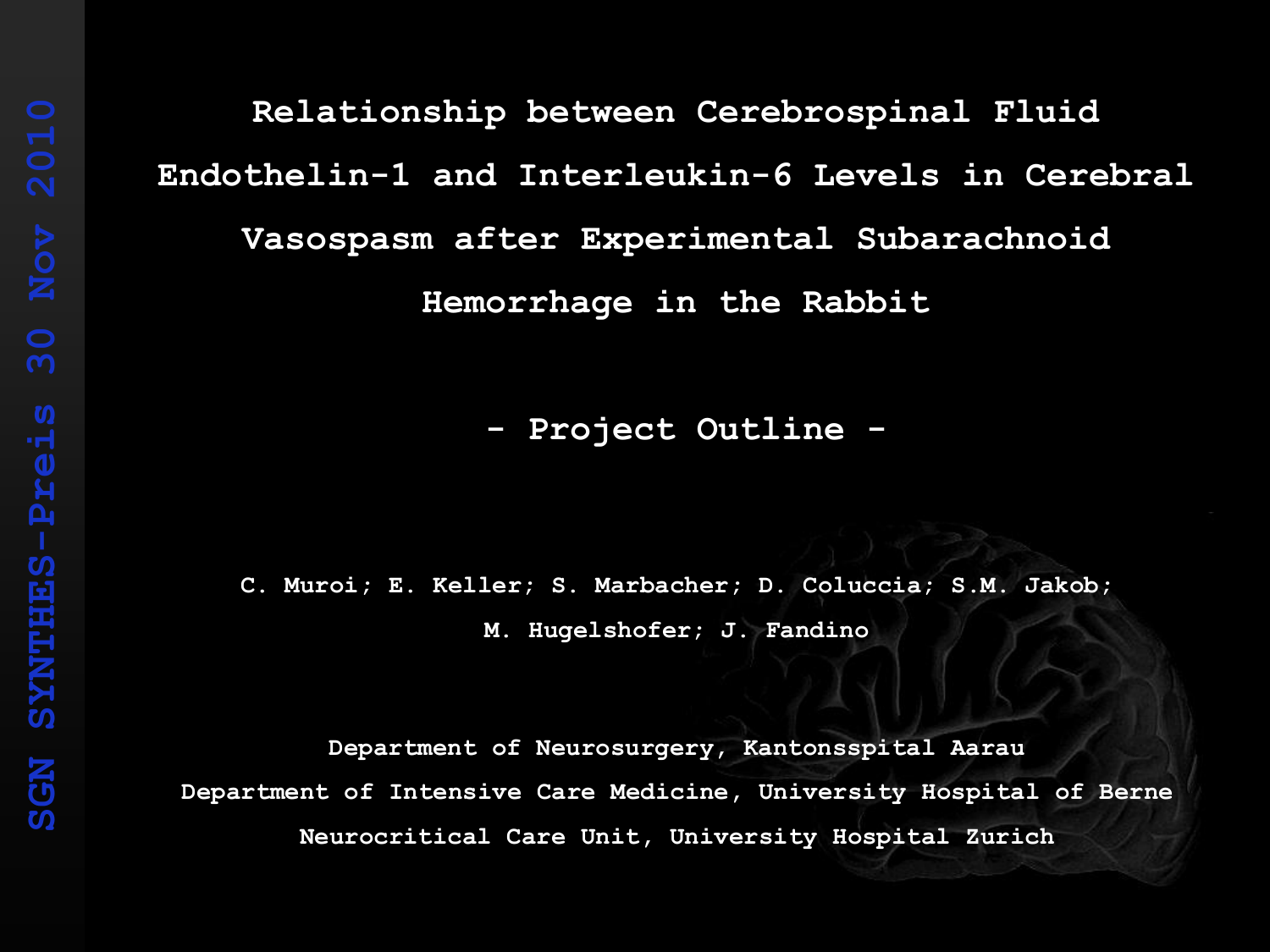

**Inflammatory response and occurrence of cerebral vasospasm (CVS) represent a common pathogenic pathway**

**Fassbender K et al. Stroke 2000**

**Dumont AS et al. Neurosurgery 2003**

**Muroi et al. Acta Neurochir Suppl 2010**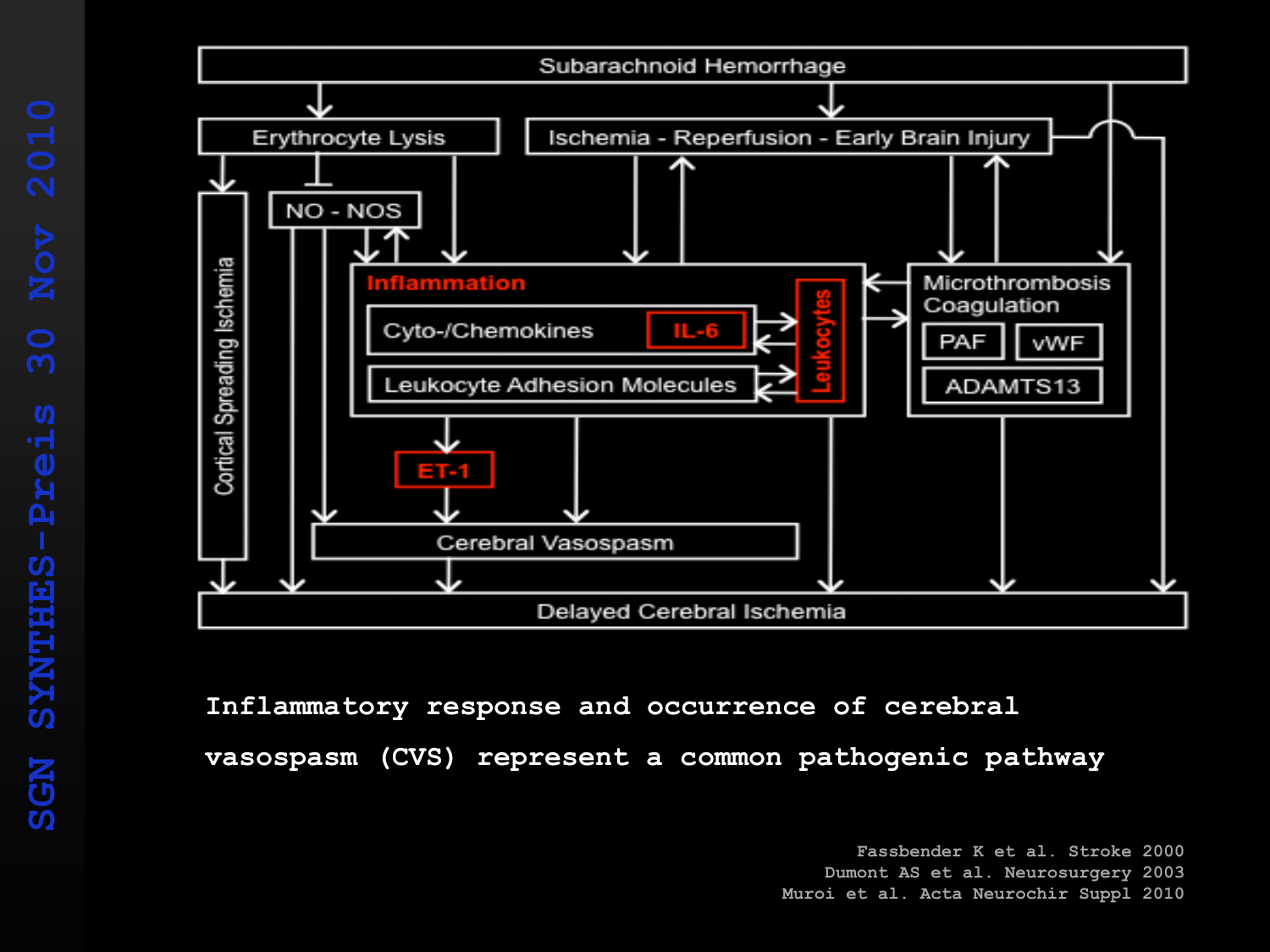**Interleukin (IL)-6**

- **- Linked with occurrence of CVS and outcome in clinical studies**
- **- Topic application induced CVS in animal models Osuka et al. Acta Neurochir 1998**
- **- Neutralizing AB showed attenuation of CVS**

**Bowmann et al. Neurosurgery 2004**

**Endothelin (ET)-1**

- **- One of the primary suspect in direct development and propagation of CVS**
- **- Randomized phase 2b trial showed decreased CVS by ET-1 Receptor Antagonist**

**Mc Donald et al. Stroke 2008 (CONSCIOUS-1)**

**- Phase 3 trial: no significant CVS-related morbidity and all-cause mortality**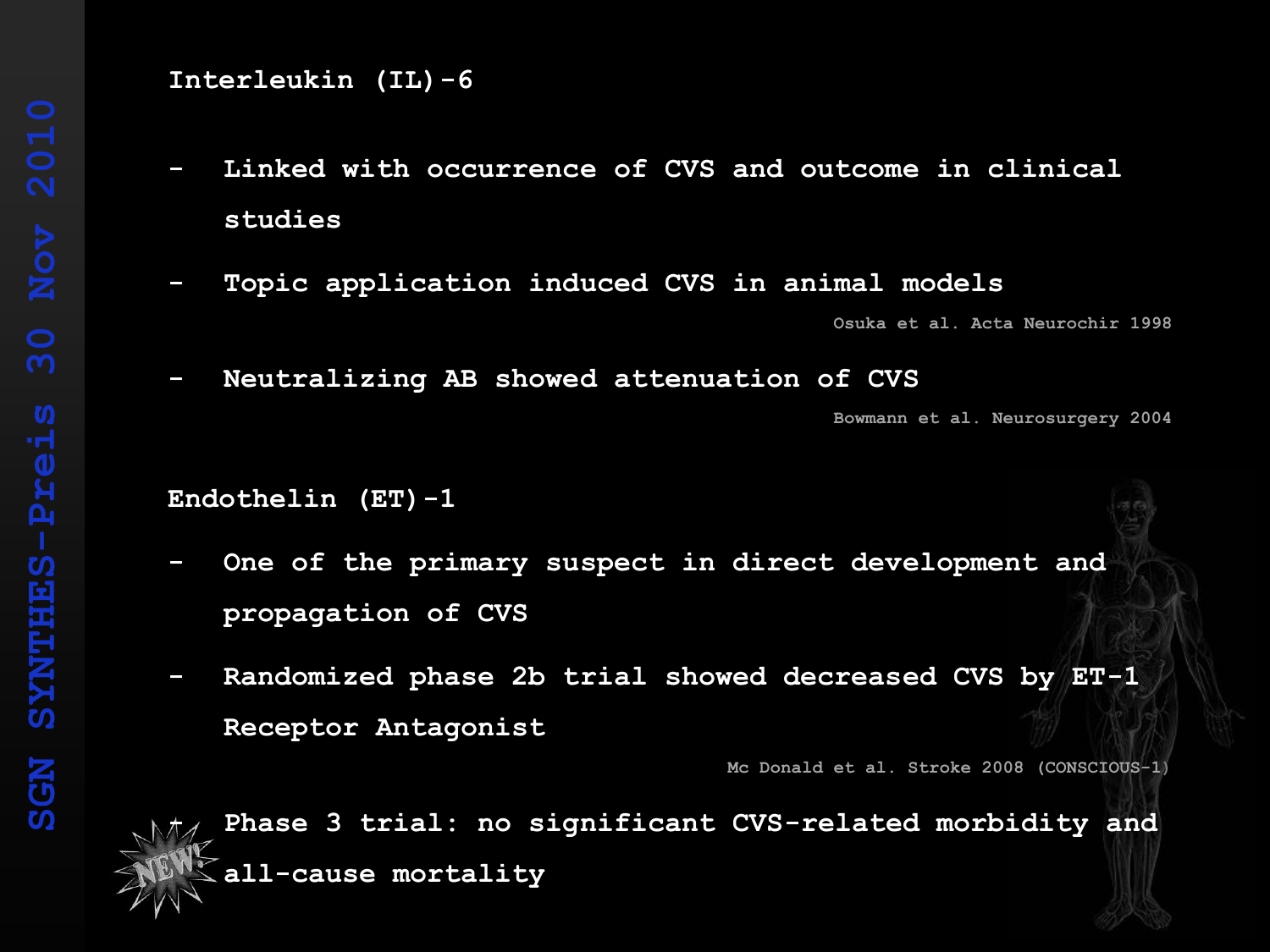- **- Mechanism of ET-1 release and its origin unclear**
- **- Inflammatory response and occurrence of CVS represent a common pathogenic pathway**
- **- ET-1 production occurs by activated leukocytes with accompanying inflammatory response**

**Fassbender K et al. Stroke 2000**

**- IL-6 may promote CVS by the involvement of activation of inflammatory cells to produce ET-1 (??)**

**Objective: enlighten the relationship between SAH, Inflammatory response with IL-6 expression, ET-1 and CVS**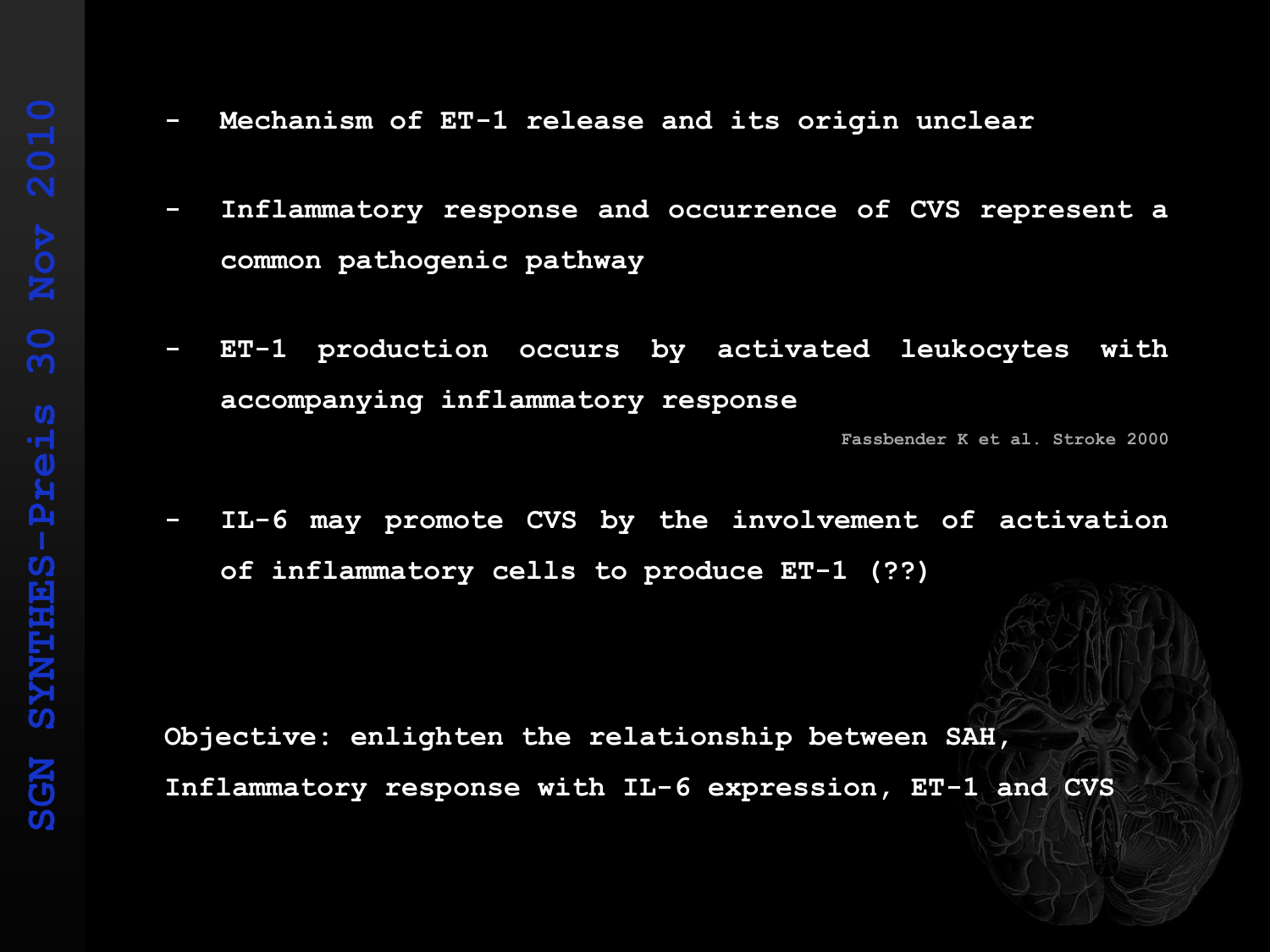

Neurological Assessment q12h

Assessment

Neurological

1)

q12h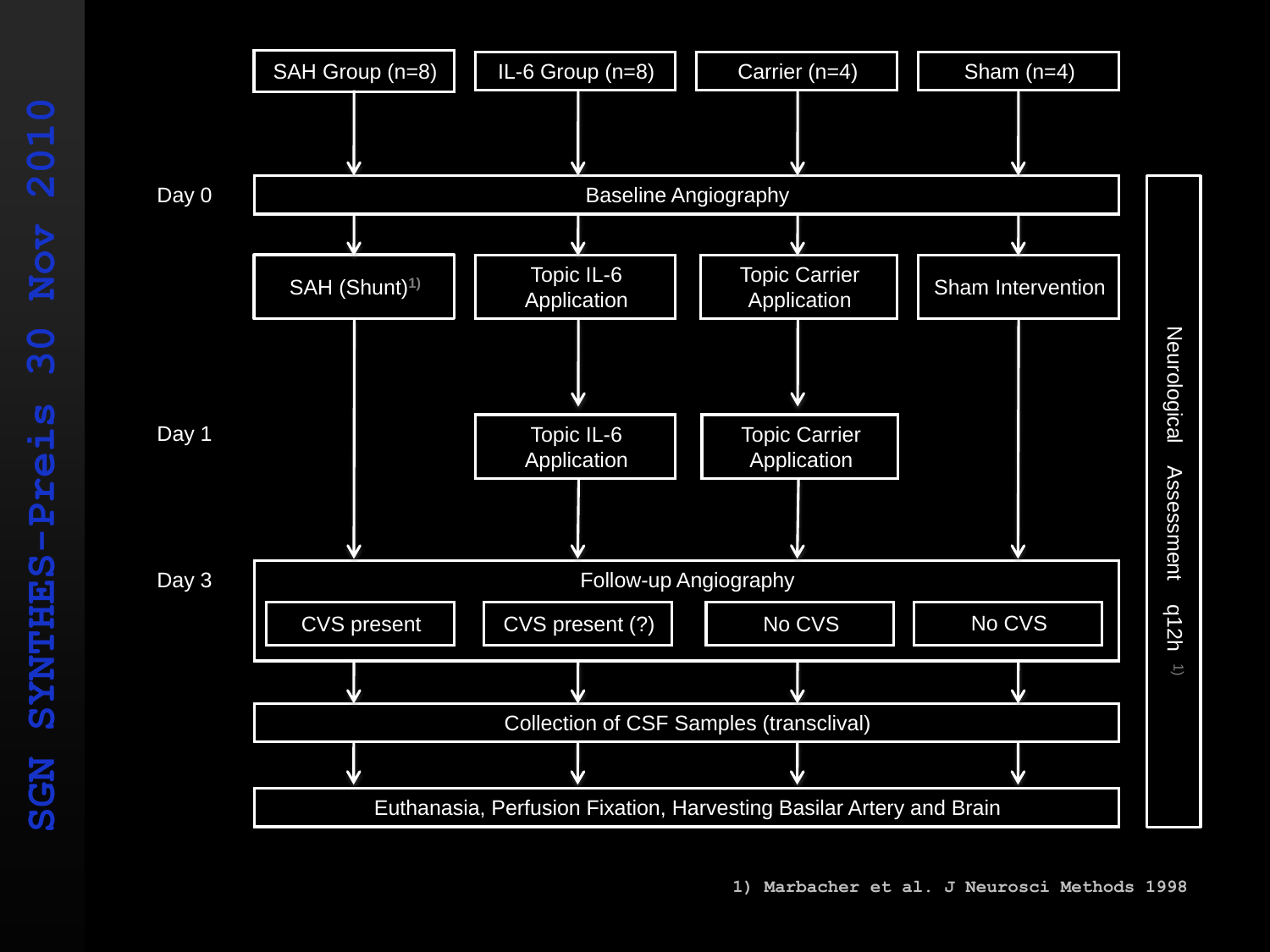